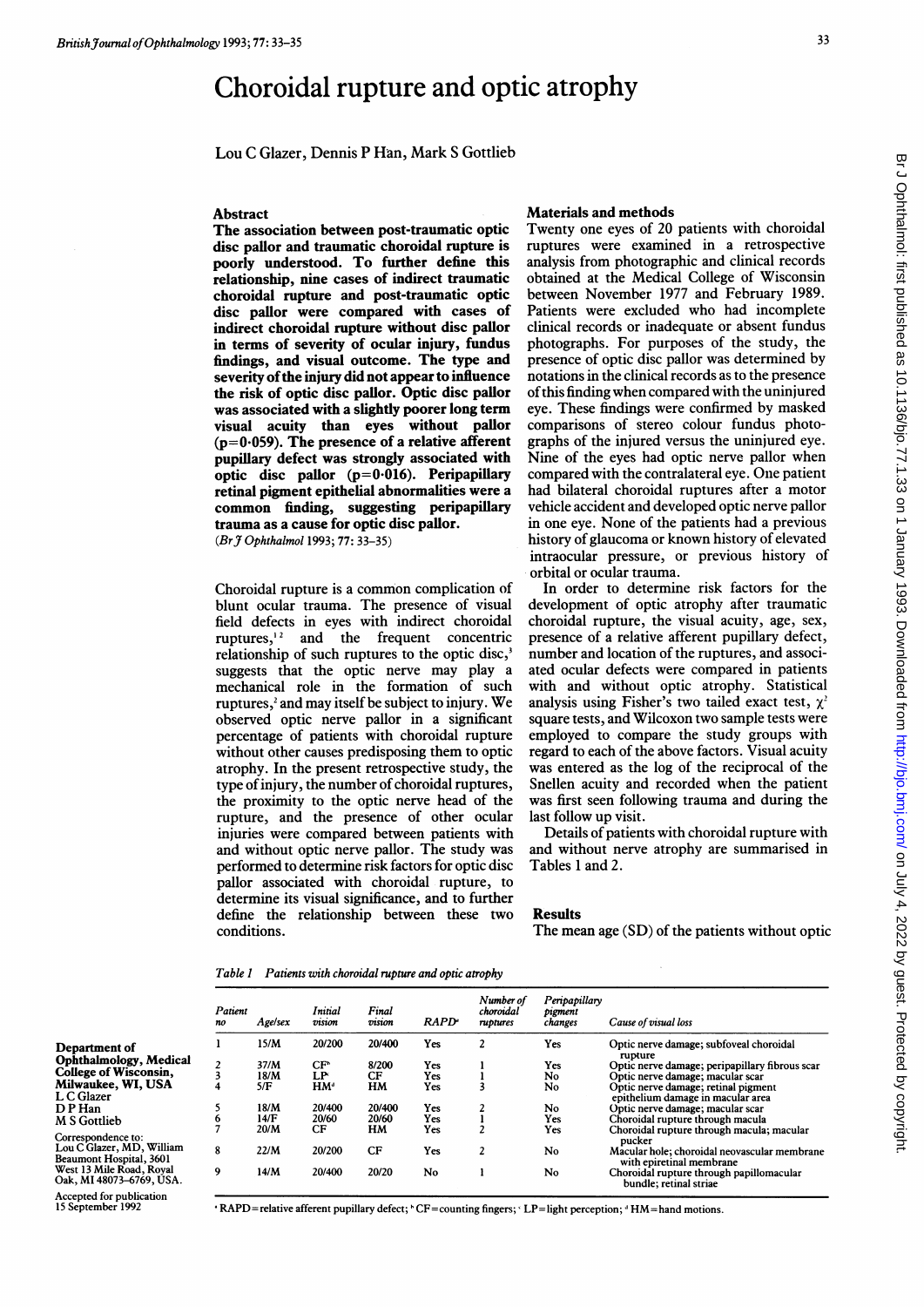Table 2 Patients with choroidal rupture and no optic atrophy

| Patient<br>no | <b>Age/sex</b> | <b>Initial</b><br>$\cdot$ $\cdot$<br>vision | Final<br>$\sim$ $\sim$<br>vision | <b>RAPD</b>  | Number of<br>choroidal<br>ruptures | Peripapillary<br>pigment<br>changes | Cause of visual loss                                              |
|---------------|----------------|---------------------------------------------|----------------------------------|--------------|------------------------------------|-------------------------------------|-------------------------------------------------------------------|
| 10            | 24/M           | 20/50                                       | 20/75                            | Yes          |                                    | No                                  | Commotio retinae; macular scar                                    |
| 11            | 21/M           | 5/200                                       | 5/200                            | Yes          |                                    | No                                  | Macular scar                                                      |
| 12            | 23/M           | 20/200                                      | <b>HM</b>                        | Yes          |                                    | No                                  | Choroidal rupture through macula                                  |
| 13            | 20/M           | 20/20                                       | 20/70                            | No           |                                    | No                                  | Macular hole                                                      |
| 14            | 22/M           | 20/40                                       | 20/40                            | No           |                                    | No                                  | Choroidal rupture near macula                                     |
| 15            | 47/M           | LP                                          | 20/300                           | No           |                                    | No                                  | Choroidal rupture through macula                                  |
| 16            | 27/M           | 20/300                                      | 20/300                           | No           |                                    | No                                  | Peripapillary choroidal rupture; scar in<br>papillomacular bundle |
| 17            | 38/M           | 4/200                                       | 20/400                           | No           |                                    | No                                  | Choroidal rupture through macula                                  |
| 18            | 29/M           | 20/200                                      | 20/70                            | Undetermined |                                    | No                                  | Macular hole                                                      |
| 19            | 11/M           | HM                                          | 4/200                            | Undetermined |                                    | No                                  | Macular scar                                                      |
| 20            | 52/M           | 20/40                                       | 20/40                            | No           |                                    | Yes                                 | Macular scar                                                      |
| 21            | 5/F            | 20/80                                       | 20/80                            | Undetermined |                                    | Yes                                 | Retinal striae; cataract                                          |

disc pallor was 26-6 (13-4) years and in the patients with optic disc pallor was  $18.1$  ( $8.6$ ) years. There were 17 males and three females. The mean time interval (SD) between the injury and the initial examination was  $6.3(12.1)$  months in the no pallor group and  $6.2$  (10.1) months in the pallor group. Sixteen patients were seen within 12 months of their injury. The final follow up visit occurred  $18.0$  (28.2) months after the injury in the no pallor group and  $27.0$  ( $28.7$ ) months after the injury in the pallor group. Eight patients were followed for 12 or more months after their initial visit. The difference in follow up time between the two groups was not statistically significant.

In affected individuals optic disc pallor was noted to be present as early as <sup>1</sup> month after the injury. In all cases the disc pallor was noted on the initial examination, except when the fundus view was obscured by media opacity (three cases). The disc pallor, once noted, appeared stable without obvious progression.

Eight of nine patients with optic nerve pallor had relative afferent pupillary defects while three patients in the no pallor group had relative afferent pupillary defects. The difference between the two groups was significant at the 0.016 level using  $\chi^2$  analysis. While the mean initial visual acuity was poorer in the group of patients with pallor (log MAR  $1.66$  versus  $1.05$ ) the difference between the two groups was not statistically significant. The final visual acuity in patients with nerve pallor was poorer than in patients without pallor  $(1.61$  versus  $0.98)$  and this difference approached significance  $(p=0.059)$ . In five of the nine eyes with disc pallor optic atrophy was felt to be the primary cause of visual loss.

Sex, age, the number of choroidal ruptures, the distance of the nearest choroidal rupture to the optic nerve head, the type of injury, and the severity of the ocular injury as measured by the trauma index were not statistically different in the two groups of patients. Peripapillary pigmentary abnormalities and relative afferent pupillary defect were the only associated ocular abnormalities that were increased in the group of patients with optic disc pallor. Four of nine patients had peripapillary pigmentary abnormalities in the pallor group and two patients had peripapillary abnormalities in the no pallor group ( $p=0.163$ ). The pigmentary abnormalities consisted of hypopigmentation, hyperpigmentation, or scarring at the level of the retinal pigment epithelium contiguous with the optic disc margin and usually non-contiguous with the choroidal ruptures (Fig 1). The presence of iridodialysis, traumatic cataract, hyphaema, retinal detachment, and vitreous haemorrhage was not different in two groups of patients. Six of 12 patients developed choroidal neovascular membranes in the no pallor group while one patient developed <sup>a</sup> choroidal neovascular membrane in the pallor group. This difference was not significant ( $p=0.075$ , Fisher's exact test).





#### **Discussion**

Indirect rupture of the choroid is a well described phenomenon following blunt ocular trauma. Approximately 5% of blunt ocular injuries lead to indirect choroidal ruptures.<sup>4</sup> Visually significant complications resulting from indirect choroidal ruptures include acute subretinal haemorrhage, macular damage, and late occurrence of choroidal-retinal anastomoses and subretinal neovascularisation.<sup>5</sup>

Visual field defects are also common sequelae of choroidal ruptures and their aetiology is unclear. In such cases, the role of optic neuropathy has not been defined. Frequently, visual field loss is greater than expected based on clinical ophthalmoscopy.7 A variety of visual field defects can be seen including nasal steps,<sup>7</sup> central or centrocaecal scotomas, baring of the blind spot, and generalised constriction of the visual field.8 Visual field loss is frequently not related to the location of the rupture or to the interruption of nerve fibre bundles from the